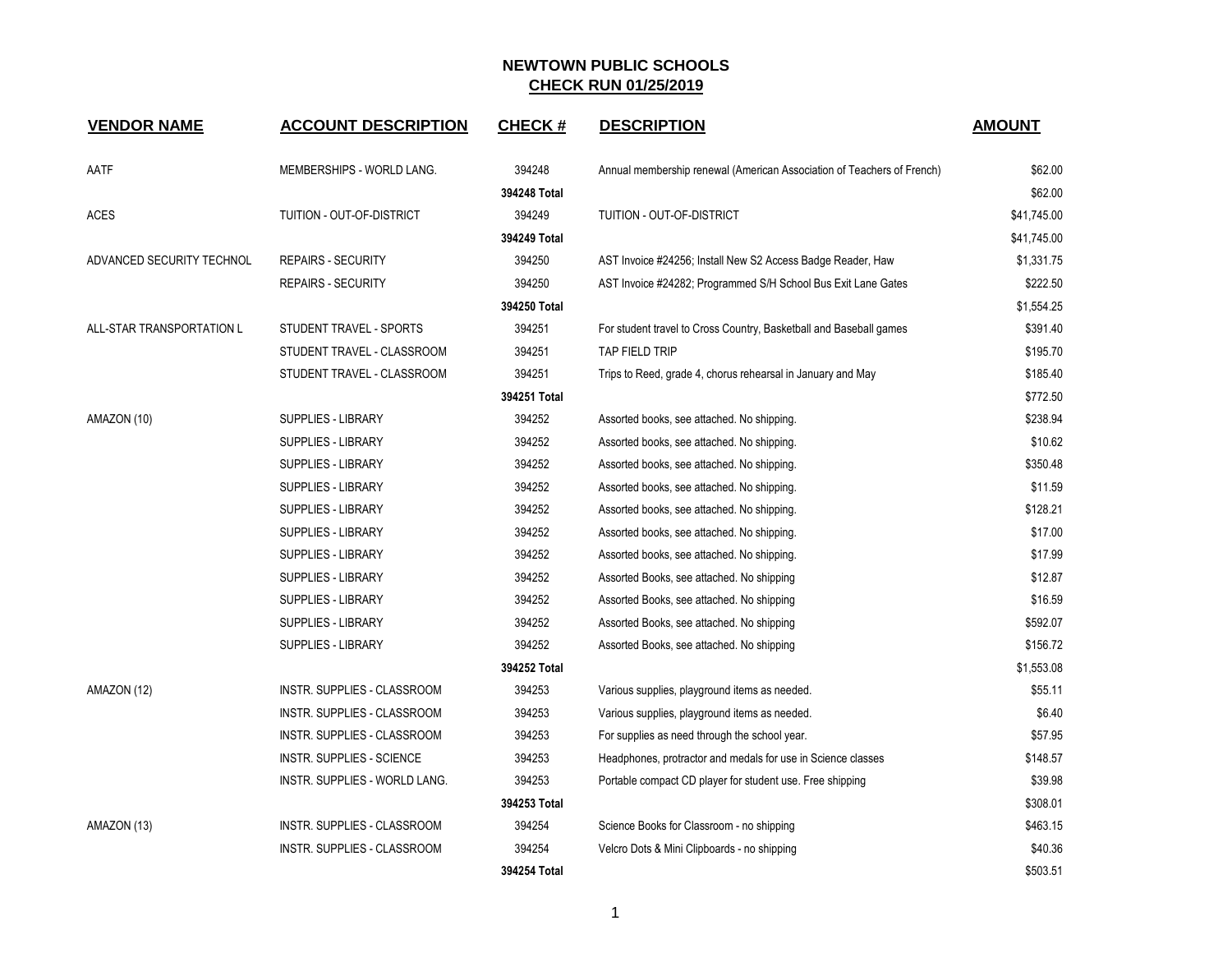| <b>VENDOR NAME</b>              | <b>ACCOUNT DESCRIPTION</b>       | <b>CHECK#</b> | <b>DESCRIPTION</b>                            | <b>AMOUNT</b> |
|---------------------------------|----------------------------------|---------------|-----------------------------------------------|---------------|
| APPERSON INC.                   | <b>INSTR. SUPPLIES - SCIENCE</b> | 394255        | 200 QUESTION FORM 26550                       | \$380.00      |
|                                 | <b>INSTR. SUPPLIES - SCIENCE</b> | 394255        | 100 QUESTION FORM 27120                       | \$228.00      |
|                                 | <b>INSTR. SUPPLIES - SCIENCE</b> | 394255        | <b>SHIPPING</b>                               | \$66.34       |
|                                 |                                  | 394255 Total  |                                               | \$674.34      |
| AYOUB, CHRISTINA                | STAFF TRAVEL - PUPIL SERV.       | 394256        | TRAVEL SEPT 2018                              | \$22.73       |
|                                 | STAFF TRAVEL - PUPIL SERV.       | 394256        | TRAVEL OCT 2018                               | \$28.34       |
|                                 | STAFF TRAVEL - PUPIL SERV.       | 394256        | TRAVEL NOV 2018                               | \$16.51       |
|                                 | STAFF TRAVEL - PUPIL SERV.       | 394256        | TRAVEL DEC 2018                               | \$19.40       |
|                                 |                                  | 394256 Total  |                                               | \$86.98       |
| <b>BARNES &amp; NOBLE INC.</b>  | <b>TEXTBOOKS - ENGLISH</b>       | 394257        | 9780062420701 TO KILL A MOCKINGBIRD HARDCOVER | \$1,754.10    |
|                                 |                                  | 394257 Total  |                                               | \$1,754.10    |
| BRAY, HOPE                      | STAFF TRAIN. - PUPIL SERV.       | 394258        | CPI TRAINING PREP WORK AND POST CLASS WORK    | \$255.00      |
|                                 |                                  | 394258 Total  |                                               | \$255.00      |
| <b>BROCKETT, EUGENIA</b>        | STAFF TRAVEL - PUPIL SERV.       | 394259        | TRAVEL DEC 2018                               | \$38.37       |
|                                 |                                  | 394259 Total  |                                               | \$38.37       |
| CAAD                            | STAFF TRAIN. - CLASSROOM         | 394260        | NIAA LEADERSHIP TRAINING COURSES- MARCH 20    | \$240.00      |
|                                 |                                  | 394260 Total  |                                               | \$240.00      |
|                                 | STAFF TRAIN. - CLASSROOM         | 394261        | CAAD CONFERENCE REGISTRATION                  | \$125.00      |
|                                 |                                  | 394261 Total  |                                               | \$125.00      |
| CANFIELD, CHRISTIAN             | <b>INSTR. SUPPLIES - SCIENCE</b> | 394262        | <b>FLOWERS</b>                                | \$106.35      |
|                                 |                                  | 394262 Total  |                                               | \$106.35      |
| <b>CANON FINANCIAL SERVICES</b> | COPIER RENTAL - CLASSROOM        | 394263        | 3RD QTR. OF COPIER CONTACT 2018/19            | \$2,475.59    |
|                                 | COPIER RENTAL - CLASSROOM        | 394263        | 3RD QTR. OF COPIER CONTACT 2018/19            | \$3,961.13    |
|                                 | <b>COPIER RENTAL - CLASSROOM</b> | 394263        | 3RD QTR. OF COPIER CONTACT 2018/19            | \$2,971.08    |
|                                 | <b>COPIER RENTAL - CLASSROOM</b> | 394263        | 3RD QTR. OF COPIER CONTACT 2018/19            | \$2,475.59    |
|                                 | COPIER RENTAL - CLASSROOM        | 394263        | 3RD QTR. OF COPIER CONTACT 2018/19            | \$5,846.32    |
|                                 | COPIER RENTAL - CLASSROOM        | 394263        | 3RD QTR. OF COPIER CONTACT 2018/19            | \$7,650.81    |
|                                 | COPIER RENTAL - CLASSROOM        | 394263        | 3RD QTR. OF COPIER CONTACT 2018/19            | \$16,382.56   |
|                                 | COPIER RENTAL - BUS. SERV.       | 394263        | 3RD QTR. OF COPIER CONTACT 2018/19            | \$3,828.91    |
|                                 |                                  | 394263 Total  |                                               | \$45,591.99   |
| <b>CIRMA</b>                    | PROPERTY INSURANCE               | 394264        | RENEWAL NUST 2019                             | \$547.00      |
|                                 |                                  | 394264 Total  |                                               | \$547.00      |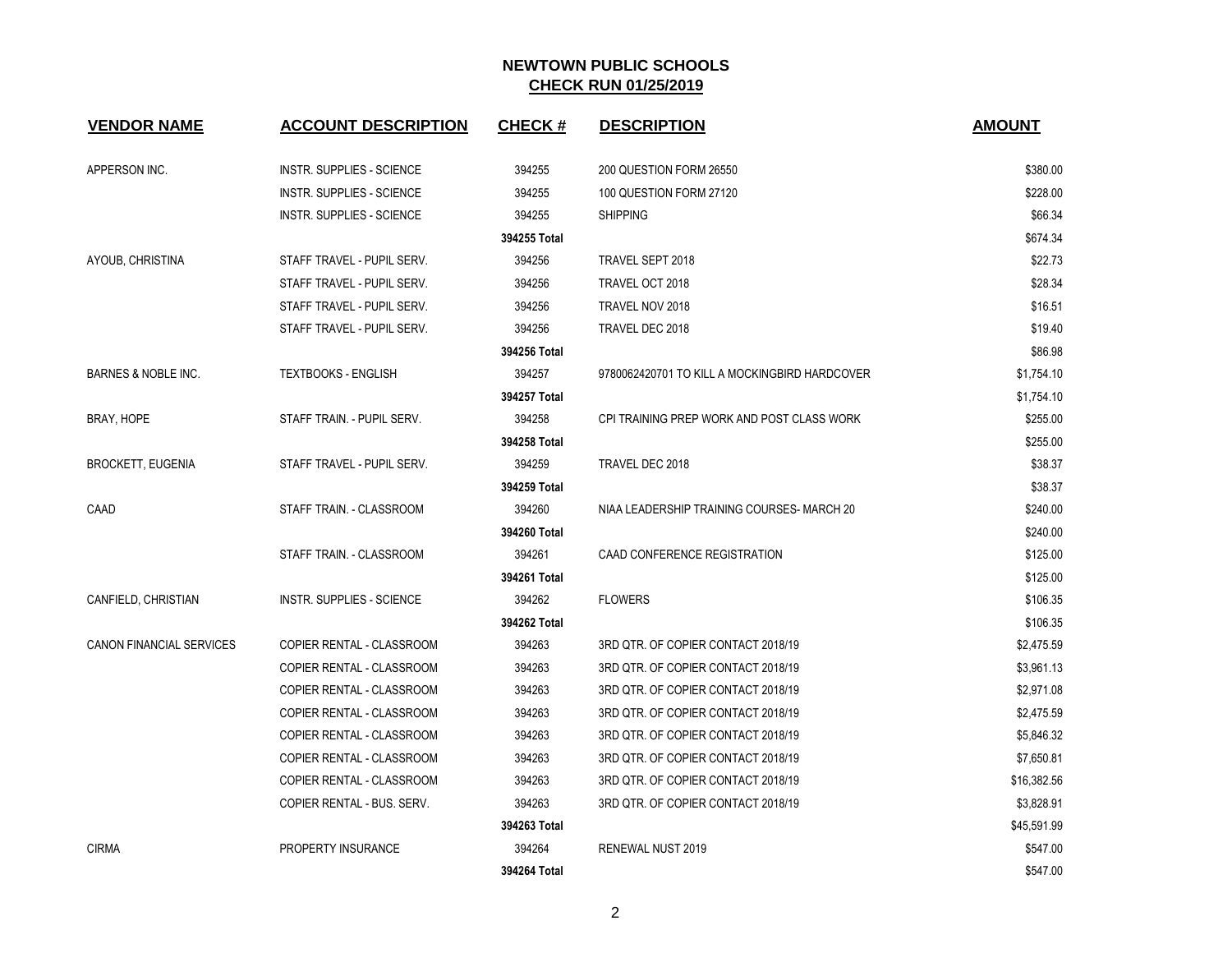| <b>VENDOR NAME</b>             | <b>ACCOUNT DESCRIPTION</b>       | <b>CHECK#</b> | <b>DESCRIPTION</b>                                                    | <b>AMOUNT</b> |
|--------------------------------|----------------------------------|---------------|-----------------------------------------------------------------------|---------------|
| <b>COLLINS SPORTS MEDICINE</b> | <b>REPAIRS - SPORTS</b>          | 394265        | Ref.Inv#316975 - Replacement Turbine for Whirlpool in Trainers Office | \$2,259.15    |
|                                |                                  | 394265 Total  |                                                                       | \$2,259.15    |
| CREC                           | STAFF TRAIN. - CLASSROOM         | 394266        | CTE STATE CONFERENCE REGISTRATION                                     | \$125.00      |
|                                | REPAIRS - SP/HEAR.               | 394266        | REPAIRS - SP/HEAR.                                                    | \$700.00      |
|                                |                                  | 394266 Total  |                                                                       | \$825.00      |
| DALY, MJ LLC                   | <b>B&amp;G CONTRACTED SERV.</b>  | 394267        | QTRLY SPRINKLER INSPECTIONS - HAWL/SH/RIS/NHS 2018-2019               | \$679.80      |
|                                | <b>B&amp;G CONTRACTED SERV.</b>  | 394267        | <b>QTRLY SPRINKLER INSPECTIONS - HAWL/SH/RIS/NHS 2018-2019</b>        | \$206.00      |
|                                | <b>B&amp;G CONTRACTED SERV.</b>  | 394267        | <b>QTRLY SPRINKLER INSPECTIONS - HAWL/SH/RIS/NHS 2018-2019</b>        | \$473.80      |
|                                | <b>B&amp;G CONTRACTED SERV.</b>  | 394267        | QTRLY SPRINKLER INSPECTIONS - HAWL/SH/RIS/NHS 2018-2019               | \$874.00      |
|                                |                                  | 394267 Total  |                                                                       | \$2,233.60    |
| <b>EAST RIVER ENERGY INC.</b>  | FUEL OIL - GEN.                  | 394268        | OIL 317.4 GAL MAINT                                                   | \$651.62      |
|                                | FUEL OIL - HOM.                  | 394268        | OIL 3380.0 GAL HOM                                                    | \$6,939.14    |
|                                | FUEL OIL - H.S.                  | 394268        | OIL 114.1 GAL H/S                                                     | \$234.25      |
|                                |                                  | 394268 Total  |                                                                       | \$7,825.01    |
| EVERSOURCE (ELEC-BOE)          | ELECTRICITY - RIS.               | 394269        | ELEC 51324453075 103.673. KWH                                         | \$20,403.99   |
|                                |                                  | 394269 Total  |                                                                       | \$20,403.99   |
| F & M ELECTRICAL SUP           | B. & G. REPAIRS - H.S.           | 394270        | F WING GLASS LENS BULBS REPLACE - NHS                                 | \$139.68      |
|                                |                                  | 394270 Total  |                                                                       | \$139.68      |
| FLINN SCIENTIFIC INC.          | INSTR. SUPPLIES - SCIENCE        | 394271        | S 0029 SILVER OXIDE, 25 G---FREE SHIPPING                             | \$187.40      |
|                                | <b>INSTR. SUPPLIES - SCIENCE</b> | 394271        | AP9956 EXPLORE INTERMOLECULAR FORCES (FREE SHIPPING) QUOTE            | \$80.00       |
|                                |                                  | 394271 Total  |                                                                       | \$267.40      |
| <b>FRONTIER</b>                | <b>TELEPHONE &amp; CABLE</b>     | 394272        | TELEPHONE SERV 2018/19                                                | \$833.70      |
|                                |                                  | 394272 Total  |                                                                       | \$833.70      |
| <b>FRONTIER</b>                | <b>TELEPHONE &amp; CABLE</b>     | 394273        | TELEPHONE SERV 2018/19                                                | \$643.43      |
|                                |                                  | 394273 Total  |                                                                       | \$643.43      |
| <b>FRONTIER</b>                | <b>TELEPHONE &amp; CABLE</b>     | 394274        | TELEPHONE SERV 2018/19                                                | \$1,991.74    |
|                                |                                  | 394274 Total  |                                                                       | \$1,991.74    |
| <b>FRONTIER</b>                | <b>TELEPHONE &amp; CABLE</b>     | 394275        | TELEPHONE SERV 2018/19                                                | \$68.43       |
|                                |                                  | 394275 Total  |                                                                       | \$68.43       |
| FULL COMPASS SYSTEMS LTD       | <b>REPAIRS - SPORTS</b>          | 394276        | Replacement Receiver amd Wireless Microphone for Main Gymnasium.      | \$556.17      |
|                                |                                  | 394276 Total  |                                                                       | \$556.17      |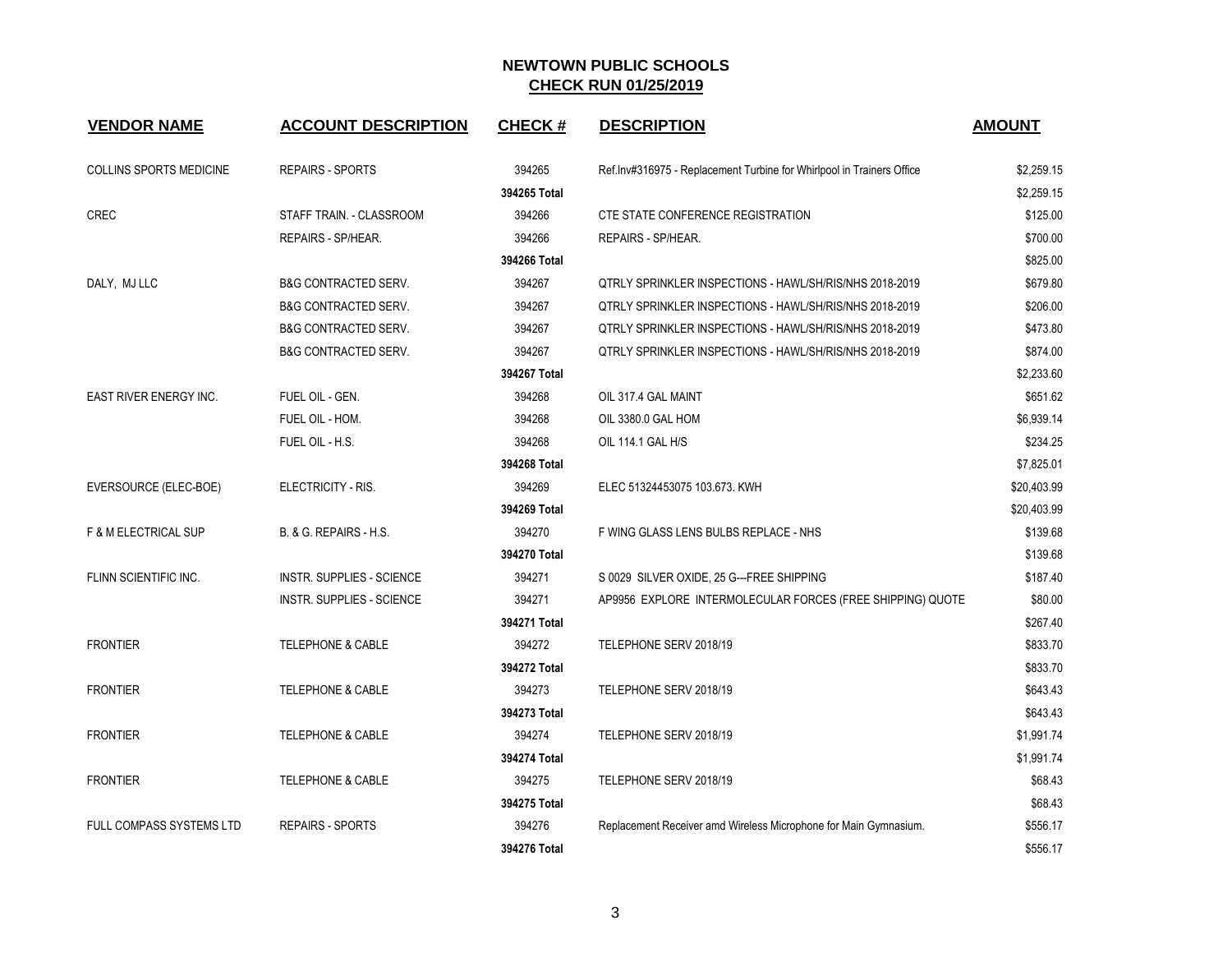| <b>VENDOR NAME</b>            | <b>ACCOUNT DESCRIPTION</b>          | <b>CHECK#</b> | <b>DESCRIPTION</b>                                      | <b>AMOUNT</b> |
|-------------------------------|-------------------------------------|---------------|---------------------------------------------------------|---------------|
| <b>GLOBAL MECHANICAL LLC</b>  | <b>EMERGENCY REPAIRS - H.S.</b>     | 394277        | AUX GYM EXHAUST FAN REPAIR - NHS                        | \$1,339.74    |
|                               |                                     | 394277 Total  |                                                         | \$1,339.74    |
| <b>GRAINGER</b>               | <b>EMERGENCY REPAIRS - GEN.</b>     | 394278        | AIR QUALITY CARBON DIOXIDE DATA LOGGERS (4)             | \$1,200.00    |
|                               |                                     | 394278 Total  |                                                         | \$1,200.00    |
| HEARTLAND SCHOOL SOLUTION     | EQUIPMENT - INFO. TECH.             | 394279        | HDS-HSS CE Pin Pad Optical Scanner HSS0230NHS           | \$957.00      |
|                               | EQUIPMENT - INFO. TECH.             | 394279        | Shipping                                                | \$15.00       |
|                               |                                     | 394279 Total  |                                                         | \$972.00      |
| HIRUO, AMY                    | INSTR. SUPPLIES - CLASSROOM         | 394280        | POST-ITS FOR SCIENCE UNIT                               | \$10.19       |
|                               |                                     | 394280 Total  |                                                         | \$10.19       |
| <b>HYDRO TECHNOLOGIES LLC</b> | PROF. SERV. - B. & G.               | 394281        | LEAD & COPPER TESTING - HOM                             | \$80.00       |
|                               |                                     | 394281 Total  |                                                         | \$80.00       |
| <b>ITSAVVY LLC</b>            | INSTR. SUPPLIES - TECH ED.          | 394282        | CANON CLI-251 COLOR PACK- CANON PIXMA IX6820 PRINTER    | \$91.59       |
|                               | INSTR. SUPPLIES - TECH ED.          | 394282        | CANON CLI-251 COLOR PACK- CANON PIXMA IX6820 PRINTER    | \$182.71      |
|                               |                                     | 394282 Total  |                                                         | \$274.30      |
| KAMCO SUPPLY CORP OF NEW      | <b>B&amp;G SUPPLIES - CUSTODIAL</b> | 394283        | CEILING TILES - CUST SUPPLIES                           | \$1,292.28    |
|                               |                                     | 394283 Total  |                                                         | \$1,292.28    |
| MAHONEY SABOL CPAS & ADVI     | PROF. SERV. - BUS. SERV             | 394284        | PROF SERV AUDIT 2018                                    | \$27,500.00   |
|                               |                                     | 394284 Total  |                                                         | \$27,500.00   |
| MASON W.B. INC.               | OFF. SUPPLIES - SUPER.              | 394285        | FOLDER, BX BOTM, 2CAP, 25LTR                            | \$32.06       |
|                               | OFF. SUPPLIES - BUS. SERV.          | 394285        | <b>SUPPLIES 2018/19</b>                                 | \$67.18       |
|                               | OFF. SUPPLIES - BUS. SERV.          | 394285        | COFFEE 20081/19                                         | \$10.52       |
|                               | OFF. SUPPLIES - BUS. SERV.          | 394285        | <b>WATER 2018/19</b>                                    | \$47.92       |
|                               | OFF. SUPPLIES - BUS. SERV.          | 394285        | <b>SUPPLIES 2018/19</b>                                 | \$14.08       |
|                               | OFF. SUPPLIES - BUS. SERV.          | 394285        | <b>SUPPLIES 2018/19</b>                                 | \$25.34       |
|                               | OFF. SUPPLIES - BUS. SERV.          | 394285        | <b>SUPPLIES 2018/19</b>                                 | \$106.87      |
|                               | OFF. SUPPLIES - BUS. SERV.          | 394285        | <b>SUPPLIES 2018/19</b>                                 | \$109.86      |
|                               | OFF. SUPPLIES - BUS. SERV.          | 394285        | <b>SUPPLIES 2018/19</b>                                 | (\$25.34)     |
|                               | OFF. SUPPLIES - BUS. SERV.          | 394285        | COFFEE 20081/19                                         | \$49.46       |
|                               | <b>INSTR. SUPPLIES - READING</b>    | 394285        | Reading portion                                         | \$280.00      |
|                               | INSTR. SUPPLIES - SCIENCE           | 394285        | Science portion                                         | \$660.00      |
|                               | INSTR. SUPPLIES - SOC. STUDIES      | 394285        | Social Studies FREE SHIPPING ON ALL PER CT BID          | \$300.00      |
|                               | INSTR. SUPPLIES - CLASSROOM         | 394285        | For purchase of supplies as needed through school year. | \$107.45      |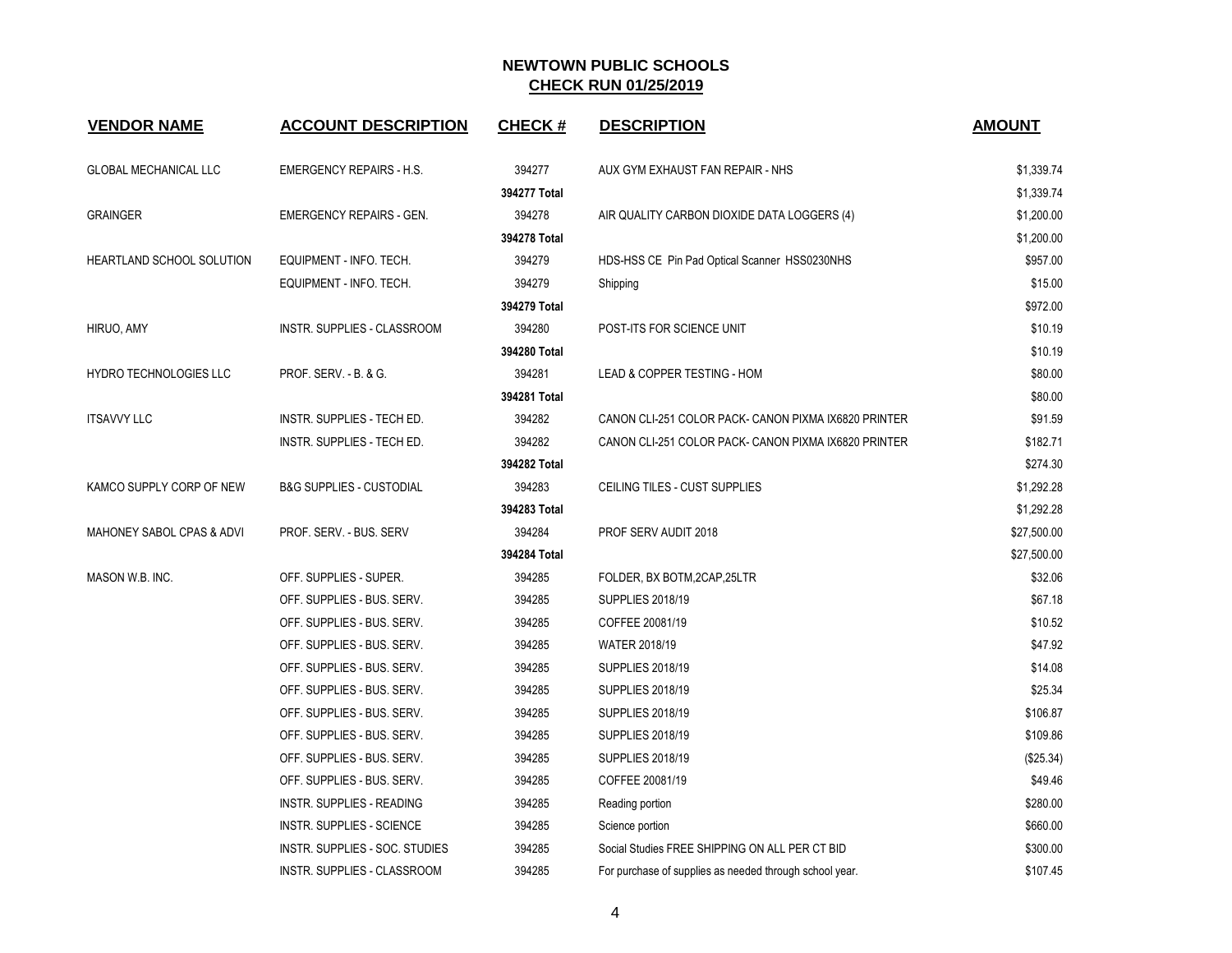| <b>VENDOR NAME</b>      | <b>ACCOUNT DESCRIPTION</b>          | <b>CHECK#</b> | <b>DESCRIPTION</b>                                                       | <b>AMOUNT</b> |
|-------------------------|-------------------------------------|---------------|--------------------------------------------------------------------------|---------------|
| MASON W.B. INC.         | <b>B&amp;G SUPPLIES - CUSTODIAL</b> | 394285        | TRASH LINERS - CUST SUPPLIES                                             | \$4,534.32    |
|                         | INSTR. SUPPLIES - SP. ED. PREK-8    | 394285        | PRESCHOOL SUPPLIES                                                       | \$87.63       |
|                         |                                     | 394285 Total  |                                                                          | \$6,407.35    |
| <b>MASOTTA, ERIN</b>    | INSTR. SUPPLIES - WORLD LANG.       | 394286        | <b>WOLD SUPPLIES</b>                                                     | \$21.66       |
|                         | INSTR. SUPPLIES - SOC. STUDIES      | 394286        | SOC. SUPPLIES                                                            | \$128.34      |
|                         |                                     | 394286 Total  |                                                                          | \$150.00      |
| <b>MEMOLI, MATT</b>     | INSTR. SUPPLIES - SPORTS            | 394287        | <b>SPORTS SUPPLIES</b>                                                   | \$606.42      |
|                         |                                     | 394287 Total  |                                                                          | \$606.42      |
| <b>MITCHELL</b>         | FUEL FOR VEHICLES - TRANS.          | 394288        | PROPANE 600.0 GAS                                                        | \$774.00      |
|                         | <b>FUEL FOR VEHICLES - TRANS.</b>   | 394288        | PROPANE 1286.9 GAS                                                       | \$1,660.10    |
|                         | FUEL FOR VEHICLES - TRANS.          | 394288        | PROPANE 600.0 GAS                                                        | \$774.00      |
|                         | FUEL FOR VEHICLES - TRANS.          | 394288        | PROPANE 811.9 GAS                                                        | \$1,047.35    |
|                         | FUEL FOR VEHICLES - TRANS.          | 394288        | PROPANE 1292.7 GAS                                                       | \$1,667.58    |
|                         | FUEL FOR VEHICLES - TRANS.          | 394288        | PROPANE 822.6 GAS                                                        | \$1,061.15    |
|                         |                                     | 394288 Total  |                                                                          | \$6,984.18    |
| <b>MORRIS JOANNE</b>    | STAFF TRAVEL - BUS. SERV.           | 394289        | TRAVEL DISTRICT TES COORDINATOR WRKS                                     | \$44.31       |
|                         |                                     | 394289 Total  |                                                                          | \$44.31       |
| MORSE & CO, E.A.        | <b>REPAIRS - CUSTODIAL</b>          | 394290        | <b>CUST MACHINE REPAIR - NHS</b>                                         | \$127.10      |
|                         |                                     | 394290 Total  |                                                                          | \$127.10      |
| MUSIC IS ELEMENTARY     | <b>INSTR. SUPPLIES - MUSIC</b>      | 394291        | GTI - Glockenspien Accessory Table Top                                   | \$119.00      |
|                         | <b>INSTR. SUPPLIES - MUSIC</b>      | 394291        | RH004-36 Peg Recorder Stand                                              | \$43.95       |
|                         | <b>INSTR. SUPPLIES - MUSIC</b>      | 394291        | Shipping                                                                 | \$16.30       |
|                         |                                     | 394291 Total  |                                                                          | \$179.25      |
| <b>NCS PEARSON INC.</b> | PROF. SERV. - PSYCH/MED. EVAL.      | 394292        | NSENEPSY 11RESPONSE 0158234316                                           | \$183.50      |
|                         | INSTR. SUPPLIES - PSYCH.            | 394292        | TOWL-2 COMPLETE KIT ITEM: 19045                                          | \$296.75      |
|                         | INSTR. SUPPLIES - PSYCH.            | 394292        | NEPSY 11 RECORD FORMS 0158234294                                         | \$204.00      |
|                         | INSTR. SUPPLIES - PSYCH.            | 394292        | <b>SHIPPING</b>                                                          | \$34.22       |
|                         |                                     | 394292 Total  |                                                                          | \$718.47      |
| NEWTOWN MIDDLE SCHOOL   | <b>CONTRACTED SERV. - SPORTS</b>    | 394293        | contracted services, ie: track meets, tournament fees, umpires, referees | \$302.20      |
|                         |                                     | 394293 Total  |                                                                          | \$302.20      |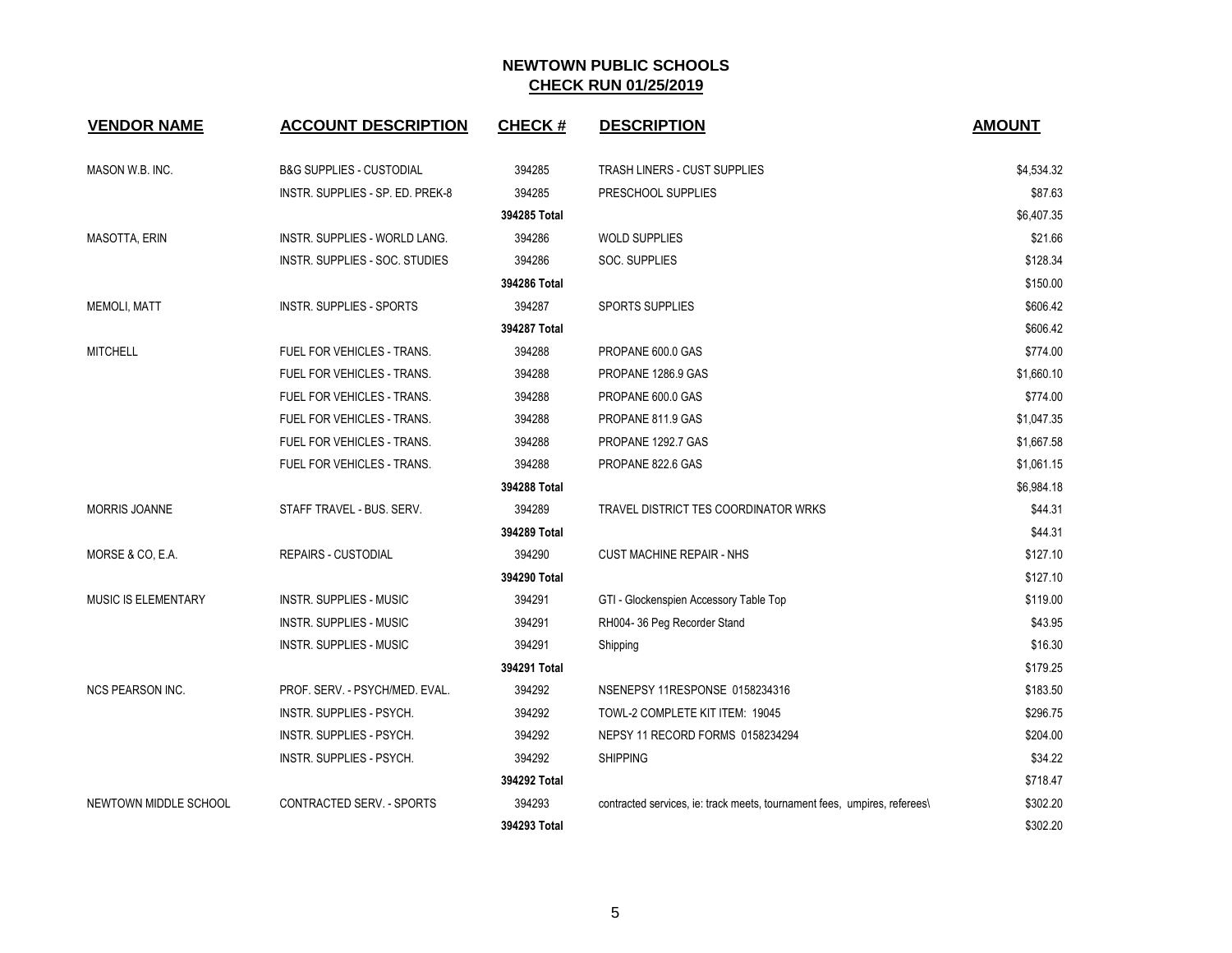| <b>VENDOR NAME</b>        | <b>ACCOUNT DESCRIPTION</b>     | <b>CHECK#</b> | <b>DESCRIPTION</b>                          | <b>AMOUNT</b> |
|---------------------------|--------------------------------|---------------|---------------------------------------------|---------------|
| ON-SITE SHREDDING         | CONTRACTED SERV. - CLASSRM     | 394294        | Shredding services for the 2018-201         | \$37.50       |
|                           | OFF. SUPPLIES - ADMIN.         | 394294        | Shredding services for the 2018-201         | \$27.50       |
|                           | OFF. SUPPLIES - ADMIN.         | 394294        | Shredding services for the 2018-201         | \$30.00       |
|                           | INSTR. SUPPLIES - CLASSROOM    | 394294        | Shredding services for the 2018-201         | \$30.00       |
|                           | INSTR. SUPPLIES - CLASSROOM    | 394294        | Shredding services for the 2018-201         | \$27.50       |
|                           |                                | 394294 Total  |                                             | \$152.50      |
| ONORATO, HEATHER A.       | THERAPISTS - OT/PT             | 394295        | THERAPISTS - OT/PT                          | \$1,869.60    |
|                           | THERAPISTS - OT/PT             | 394295        | THERAPISTS - OT/PT                          | \$1,550.40    |
|                           |                                | 394295 Total  |                                             | \$3,420.00    |
| ONYX ASSET SERVICES GROUP | ELECTRICITY - RIS.             | 394296        | ELEC 30,786.00 KEH RIS                      | \$1,871.79    |
|                           |                                | 394296 Total  |                                             | \$1,871.79    |
| PCM-G                     | EQUIPMENT - INFO. TECH.        | 394297        | Anywhere Cart ACPLUST 36 Bay PCMG #13763268 | \$1,029.00    |
|                           |                                | 394297 Total  |                                             | \$1,029.00    |
| PELLIGRA, CAROL           | <b>INSTR. SUPPLIES - ART</b>   | 394298        | K-12 ENTRY FEE                              | \$30.00       |
|                           |                                | 394298 Total  |                                             | \$30.00       |
| PEPPER AND SON, JW        | <b>INSTR. SUPPLIES - MUSIC</b> | 394299        | Over the Rainbow - #10343500                | \$2.10        |
|                           | INSTR. SUPPLIES - MUSIC        | 394299        | The Lion Sleeps Tonight - Item#1661479      | \$32.25       |
|                           | INSTR. SUPPLIES - MUSIC        | 394299        | Lion Sleeps Tonight #1661503                | \$26.99       |
|                           | INSTR. SUPPLIES - MUSIC        | 394299        | The Lion Sleeps Tonight part 2 - #1939495   | \$49.50       |
|                           | <b>INSTR. SUPPLIES - MUSIC</b> | 394299        | Lion Sleeps Tonight #10066439               | \$27.99       |
|                           | INSTR. SUPPLIES - MUSIC        | 394299        | Lion Sleeps tonight #10069202               | \$27.99       |
|                           | INSTR. SUPPLIES - MUSIC        | 394299        | Over the Rainbow #10085990                  | \$27.99       |
|                           | <b>INSTR. SUPPLIES - MUSIC</b> | 394299        | Circle of Life #10022964                    | \$26.99       |
|                           | INSTR. SUPPLIES - MUSIC        | 394299        | Hakuna Matata #1948512                      | \$26.99       |
|                           | INSTR. SUPPLIES - MUSIC        | 394299        | Circle of Life #1002963                     | \$56.25       |
|                           | INSTR. SUPPLIES - MUSIC        | 394299        | Its Possible #10463201                      | \$19.50       |
|                           | INSTR. SUPPLIES - MUSIC        | 394299        | Seize the Day - #10977055F                  | \$1.99        |
|                           | INSTR. SUPPLIES - MUSIC        | 394299        | Seize the day - #10971572E                  | \$47.30       |
|                           | <b>INSTR. SUPPLIES - MUSIC</b> | 394299        | Shipping                                    | \$19.99       |
|                           |                                | 394299 Total  |                                             | \$393.82      |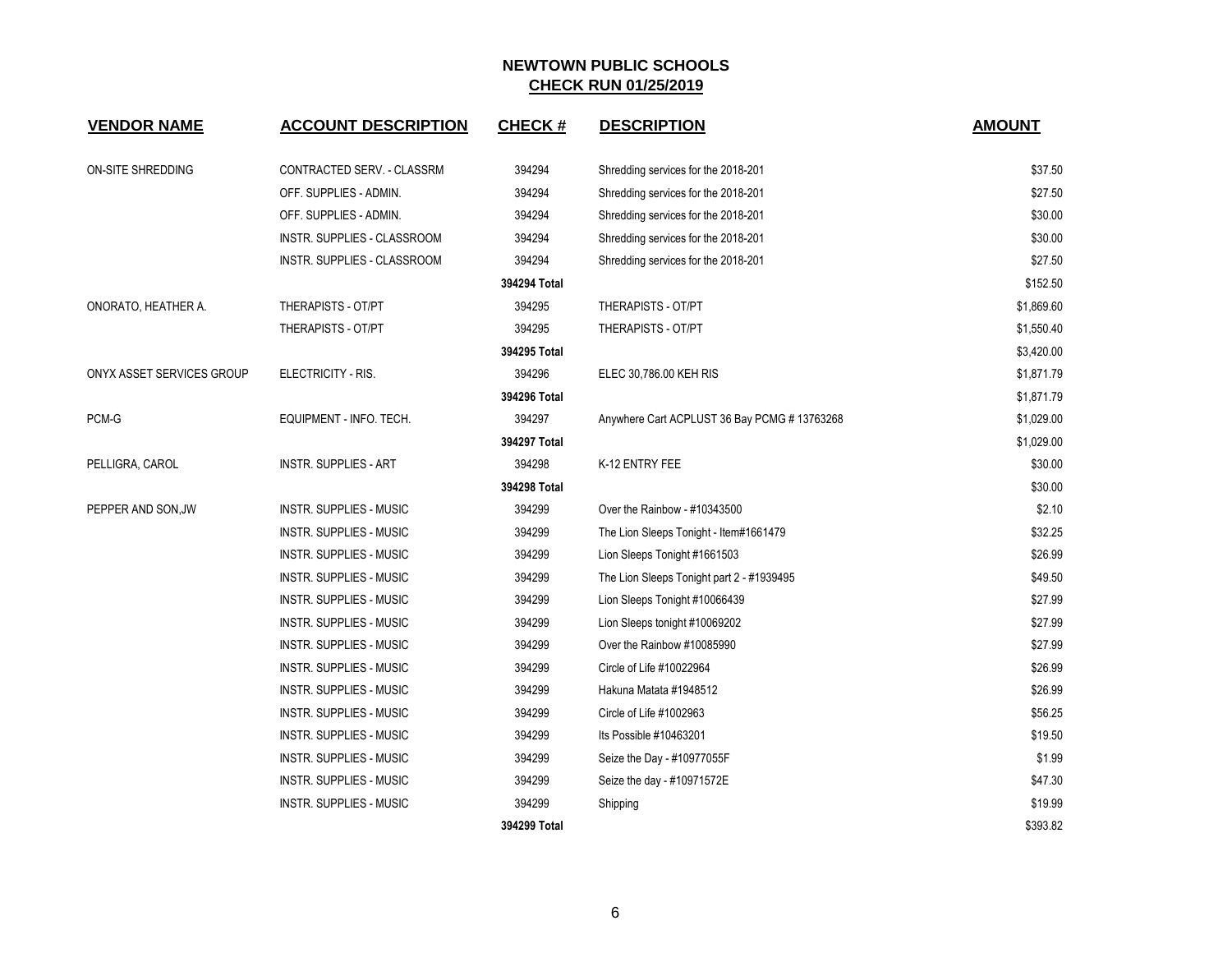| <b>VENDOR NAME</b>      | <b>ACCOUNT DESCRIPTION</b>      | <b>CHECK#</b> | <b>DESCRIPTION</b>                                                       | <b>AMOUNT</b> |
|-------------------------|---------------------------------|---------------|--------------------------------------------------------------------------|---------------|
| PRO-ED                  | INSTR. SUPPLIES - PSYCH.        | 394300        | TOWRE-2 TEST KIT ITEM: 13910                                             | \$318.00      |
|                         | INSTR. SUPPLIES - PSYCH.        | 394300        | <b>SHIPPING</b>                                                          | \$31.80       |
|                         |                                 | 394300 Total  |                                                                          | \$349.80      |
| PROJECT LAMP SOURCE     | INSTR. SUPPLIES - COMPUTER ED.  | 394301        | Replacement lamp, VLT-XD560LP (Mitsubishi SD3OU)                         | \$121.19      |
|                         |                                 | 394301 Total  |                                                                          | \$121.19      |
| REALLY GOOD STUFF INC.  | INSTR. SUPPLIES - CLASSROOM     | 394302        | 160074BL blue stacking bins, no shipping CT contract 17PSX0012           | \$67.94       |
|                         |                                 | 394302 Total  |                                                                          | \$67.94       |
| SACRED HEART UNIVERSITY | UNIVERSITY INTERNS              | 394303        | <b>INTERNSHIP PROGRAM JAN 2019</b>                                       | \$23,400.00   |
|                         |                                 | 394303 Total  |                                                                          | \$23,400.00   |
| SALLATI, MARISSA        | OTHER SUPPLIES - STAFF DEVELOP. | 394304        | <b>BOOK/READING CONF</b>                                                 | \$43.35       |
|                         |                                 | 394304 Total  |                                                                          | \$43.35       |
| SCHOLASTIC INC.         | <b>TEXTBOOKS - ENGLISH</b>      | 394305        | Science World and Math Magazines for 7th grade LA                        | \$744.00      |
|                         | <b>TEXTBOOKS - ENGLISH</b>      | 394305        | Shipping charge. See attached quote                                      | \$74.40       |
|                         |                                 | 394305 Total  |                                                                          | \$818.40      |
| <b>SCHOOL SPECIALTY</b> | INSTR. SUPPLIES - CLASSROOM     | 394306        | For classroom supplies as needed.                                        | \$228.20      |
|                         | INSTR. SUPPLIES - CLASSROOM     | 394306        | Supplies: see attached, batteries, crayons, markers, comp paper, erasers | \$789.35      |
|                         |                                 | 394306 Total  |                                                                          | \$1,017.55    |
| <b>PRIVATE</b>          | TUITION - OUT-OF-DISTRICT       | 394307        | TUITION - OUT-OF-DISTRICT                                                | \$144.00      |
|                         |                                 | 394307 Total  |                                                                          | \$144.00      |
| SHIPMAN & GOODWIN LLP   | PROF. SERV. - SP. ED. LEGAL     | 394308        | PROF SERV DEC 2018 SPEC ED                                               | \$1,998.50    |
|                         | PROF. SERV. - SUPER.            | 394308        | PROF SERV DEC 2018                                                       | \$8,779.50    |
|                         |                                 | 394308 Total  |                                                                          | \$10,778.00   |
| <b>SOCIAL THINKING</b>  | STAFF TRAIN. - PUPIL SERV.      | 394309        | GREATER HARTFORD CONFERENCE APRIL 4, 2019                                | \$242.99      |
|                         |                                 | 394309 Total  |                                                                          | \$242.99      |
| SOLTERRA ACADEMY        | TUITION - OUT-OF-DISTRICT       | 394310        | TUITION - OUT-OF-DISTRICT                                                | \$5,325.00    |
|                         | TUITION - OUT-OF-DISTRICT       | 394310        | TUITION - OUT-OF-DISTRICT                                                | \$2,496.00    |
|                         | TUITION - OUT-OF-DISTRICT       | 394310        | TUITION - OUT-OF-DISTRICT                                                | \$5,325.00    |
|                         | TUITION - OUT-OF-DISTRICT       | 394310        | TUITION - OUT-OF-DISTRICT                                                | \$2,496.00    |
|                         |                                 | 394310 Total  |                                                                          | \$15,642.00   |
| <b>TORRCO</b>           | B. & G. REPAIRS - M.G.          | 394311        | DIESEL TANK INSTALL - MG                                                 | \$202.34      |
|                         | B. & G. REPAIRS - H.            | 394311        | <b>SUMP PUMPS - HAWL</b>                                                 | \$309.97      |
|                         |                                 | 394311 Total  |                                                                          | \$512.31      |